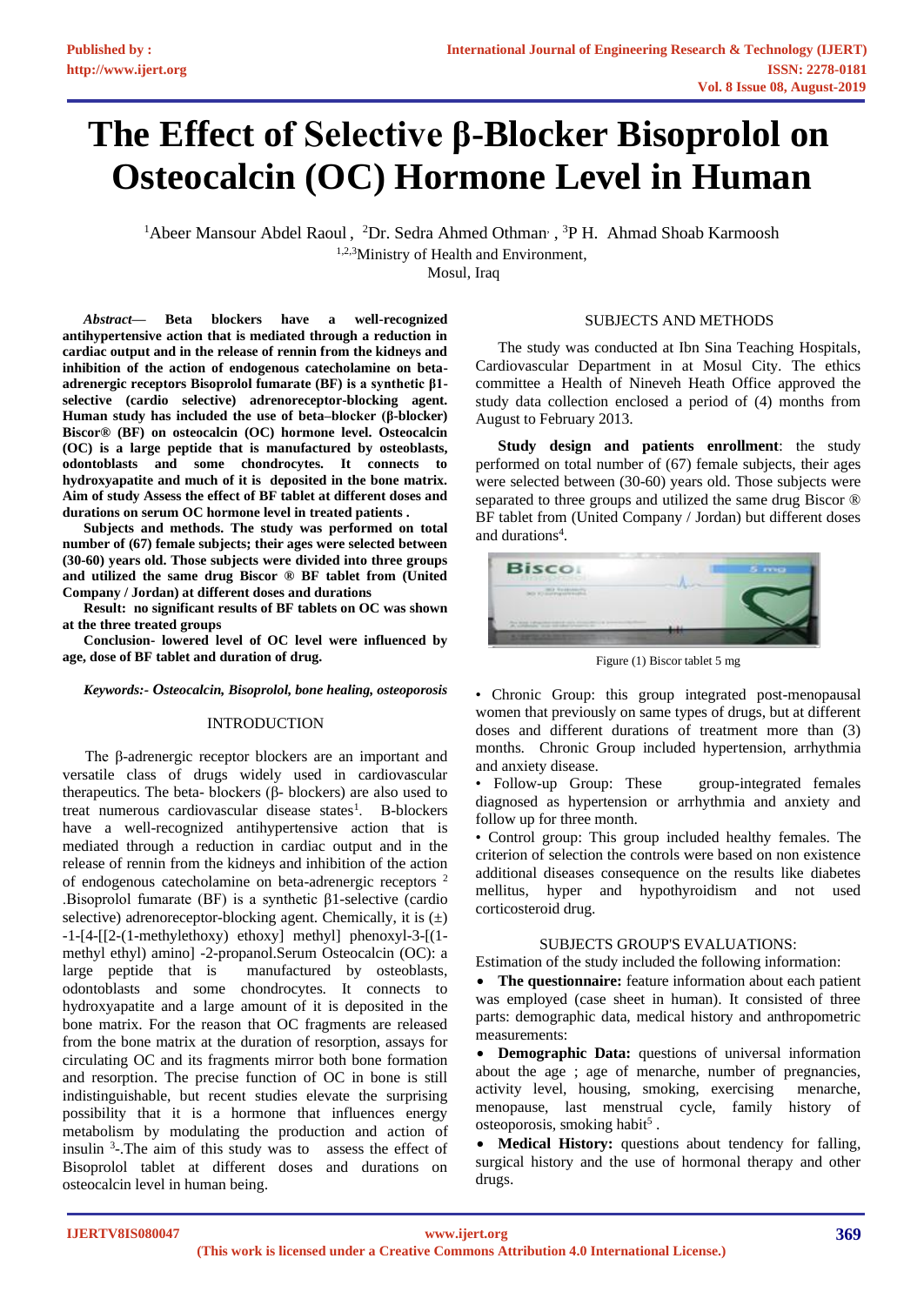• **Anthropometric indicators:** three changeable were preferred for anthropometric measurements of the subject matters: height, weight and body mass index (BMI).

❖ **Height-** patient height was in use and then duplicated<sup>6</sup>

❖ **Weight –** was taken without shoes and wearing negligible clothing by a digital balance scale (China) (Alissal *et al*., 2014).

❖ **Body mass Index (BMI):** is a constructive way of classifying obesity. Body mass index was calculated by relinquished equation (dividing the weight in kilogram (Kg) by Height square in meters)(Luis *et al.*,2014):

 $BMI=\frac{Weight(Kg)}{Height(m)^2}$ 

# BIOCHEMICAL ASSESSMENT:

Determination of serum hormone was measured with a commercial Enzyme-linked immune sorbent assay (ELISA) (My Bio Source, USA).



Figure (2): Kit of Osteocalcin Eliza

❖Blood Collections: From all contributors could not eat, drink, or smoke before collection of blood two samples of blood were drawn. One sample was taken from control and chronic group at the base line visit. From the follow up group, two blood sample were collected, first sample at a first visit (before treatment with BF tablet with different doses) and the second sample was collected three months after the treatment(follow up group).A sample of 5 ml of blood was drawn and collected into gel tubes, reserved at room temp for 30min. and centrifuged for15min. (Remimoter, china) at (1000) rpm, then serum samples were eliminated and transmitted to fresh two eppendroff tubes to be stored at (- 20 $^{\circ}$ C) to avoid loss of bioactivity<sup>7</sup>

### REAGENTS PREPARATION:

1. Bring all kit components and samples to room temperature  $(20-25 \degree C)$  before use.

2. Samples- predict the concentration before assaying. If concentrations are unknown or not within the detection range, a preliminary experiment is recommended to establish the optimal dilution. PBS (pH7.0-7.2) or 0.9%physiological saline can be employed as dilution buffer.

3. Wash solution-Dilute10mlof wash solution concentration 100×with990mlof deionized or D.W to prepare1000mlof wash solution1 $\times$ . If crystals have formed in the concentrate, warm to room temperature and mix gently until the crystals have completely dissolved.The1×wash solution is stable for two weeks at (2-8°C).

4. Do not dilute the other components which are ready to use.



Figure (3) Result Of OC Kit

#### CALCULATION OF RESULTS:

1. The standard curve is used to determine the amount of samples.

2. First, average the duplicate readings for each standard and sample. All O.D. values are subtracted by the mean value of blank control before result interpretation.

3. Construct a standard curve by plotting the average O.D. for each standard on the horizontal (X) axis against the concentration on the vertical (Y) axis and draw the best fit curve using graph paper or statistical software to generate a linear regression, four parameter logistic or curvilinear regression of second degree. An X-axis for the OD and a Yaxis for the concentration is also a choice. The data may be linearized by plotting the log of the concentrations versus the log of the O.D. and the best fit line can be determined by regression analysis.

4. Calculate the concentration of samples corresponding to the mean absorbance from the standard curve.

5. Standard curve for demonstration only. As figure below.



Figure (4) Standard curve of OC hormones

### STATISTICAL ANALYSIS

The statistical analyses were achieved using statistical package for social sciences(SPSS)version 17.1.Standard statistical methods were used to determine the mean and standard error unpaired t-test was used one way. Analysis of variance (ANOVA) and (Duncan) test were used to identify statistical difference through comparison within the same and among groups P-value less than 0.05 was considered to be statistically significant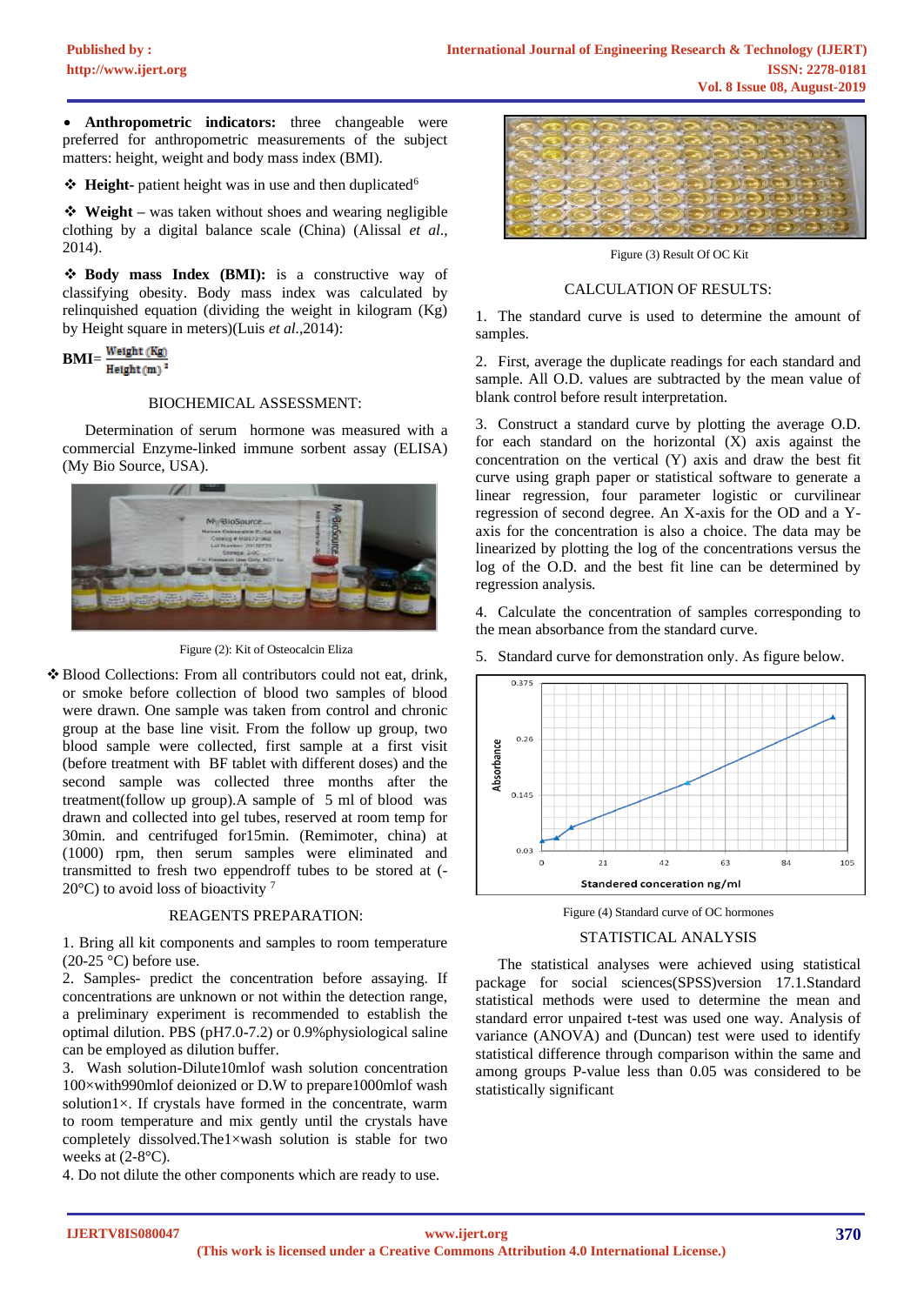## RESULTS OF DEMOGRAPHIC CHARACTERISTICS OF THE STUDIED GROUPS:

A total of (67) female were included in the study .The individuals were distributed in 3 groups as shown in table (1): **Control group. Follow-up group. Chronic group.** In the control group, 14 females were accidentally preferred for the relationship with the other diseased groups and not complained from fracture and were not on long corticosteroid therapy comparison with the disease group Follow up group 23 female that were used BF tablet for a first visit and were followed up for 3 months, and the chronic group 30 female that were using BF tablet for more than  $3 \text{ months}^7$ 

Table 1: The Demographic Distribution of The Studied Groups:

| <b>Parameters</b>     | Control            | <b>Follow</b> up   | <b>Chronic</b>     |         |
|-----------------------|--------------------|--------------------|--------------------|---------|
| No.                   | 14                 | 23                 | 30                 | P-value |
| Age (year)            | $43.21 \pm 2.805$  | $51.90 \pm 1.340$  | 47.30±2.130        | 0.013   |
|                       |                    |                    |                    |         |
| Age of                | $12.71 \pm 0.286$  | $13.73 \pm 0.197$  | $13.39 \pm 0.224$  | 0.018   |
| menarche(vear)        |                    |                    |                    |         |
| <b>Postmenopausal</b> | $2.47 \pm 0.95$    | $4.43 \pm 0.770$   | $4.6 \pm 0.95$     | 0.340   |
| (year)                |                    |                    |                    |         |
| Height-(cm)           | $164.2 \pm 1.638$  | $162.13 \pm 1.218$ | $161.96 \pm 1.876$ | 0.629   |
|                       |                    |                    |                    |         |
| Weight(Kg)            | $68.79 \pm 2.448$  | $77.53 \pm 2.458$  | $79.78 \pm 3.193$  | 0.052   |
|                       |                    |                    |                    |         |
| <b>BMI</b> (kg/cm2)   | $25.567 \pm 0.983$ | 29.4987±0.913      | 30.6209±1.340      | 0.021   |
|                       |                    |                    |                    |         |

\*Data represented as mean  $\pm$  SE.

\*Different letters (a, b, ab) horizontally mean out put of Duncan's test significant differences at  $p<0.05$  within group

Table 2: The Demographic Distribution of Past Medical History of The Studied Groups

| <b>Parameters</b>                  | <b>Control</b> | <b>Follow</b> up            | <b>Chronic</b> | P-value |  |
|------------------------------------|----------------|-----------------------------|----------------|---------|--|
| No.                                | 14             | 23                          | 30             |         |  |
|                                    |                | <b>Fracture</b>             |                |         |  |
| <b>No Fracture</b>                 | (14)100%       | (23)76.7%                   | (30)82.6%      | 0.103   |  |
| <b>Yes Fracture</b>                | (14)0%         | $(23)$ $23.3%$              | (30)17.4%      |         |  |
|                                    |                | <b>Family osteoporosis</b>  |                |         |  |
| No osteoporosis                    | (14)85.7%      | $(23)$ 63.3%                | (30)60.9%      | 0.114   |  |
| yes osteoporosis                   | (14)14.3%      | (23)36.7%                   | (30)39.1%      |         |  |
| Smoking                            |                |                             |                |         |  |
| non Smoker                         | (14)85.7%      | (23)100%                    | (30)100 %      | 0.066   |  |
| <b>Smoker</b>                      | (14)14.3%      | (23)0%                      | (30)0%         |         |  |
| Corticosteroid use                 |                |                             |                |         |  |
| <b>User</b>                        | (14)7.1%       | (23)10.0%                   | (30)30.4%      | 0.100   |  |
| Non User                           | (14)92.9%      | (23)90.0%                   | (30)69.6%      |         |  |
|                                    |                | <b>Rheumatoid arthritis</b> |                |         |  |
| No Rheumatoid<br>arthritis         | (14)100%       | (23)46.7%                   | (30)56.5%      | 0.004   |  |
| <b>Yes Rheumatoid</b><br>arthritis | (14)0%         | (23)53.3%                   | (30)43.5%      |         |  |
| Secondary osteoporosis             |                |                             |                |         |  |
| No osteoporosis                    | (14)100%       | (23)96.7%                   | (30)82.6%      | 0.103   |  |
| Yes osteoporosis                   | (14)0%         | (23)3.3%                    | (30)0.103      |         |  |

The Demographic Characteristics of the studied groups demonstrated that age of control group was significantly different from chronic and treated groups. The control females were significantly younger because they were chosen to be healthy, with no any past medical history and the weight and BMI of the control group female were significantly higher than the follow up and chronic group in the table  $(2)$ illustrated that control group has no history of fracture, rheumatoid arthritis or secondary osteoporosis.

CONSEQUENCE OF BF ON STUDIED GROUPS:

The mean serum OC concentration in control group was not significant than that of the follow-up group (before) treatment by biscor® BF before treatment

Table 3:Comparison of Serum OC Concentration Level Between the Control and Follow-up Group Before Treatment.

| <b>Parameters</b>                      | Control  | Follow up(before) | P-value |
|----------------------------------------|----------|-------------------|---------|
| No                                     | 14       | 23                |         |
| <b>Oc conc. (ng/ml)</b> $15.62857 \pm$ |          | $16.900000 \pm$   | 0.355   |
|                                        | 5.537816 | 5.3442296         |         |

\* Data represented as means  $\pm$  SE

• In relationship of serum OC concentration level between the control and follow up( after) group. the mean serum OC concentration in control group was higher than mean serum concentration in Follow up(after)group, but significant statistical difference was found between the two  $groups(p=0.687)$  as shown in table 4.

| Table 4: Comparison of Serum OC Concentration Level     |  |  |
|---------------------------------------------------------|--|--|
| Between the Control and Follow-up Group after treatment |  |  |

| <b>Parameters</b>  | <b>Control</b>              | Follow up (after)      | P-value |
|--------------------|-----------------------------|------------------------|---------|
| No                 |                             | 23                     |         |
| Oc conc. $(ng/ml)$ | $15.628571 \pm$<br>5.537816 | $12.0826087 \pm 0.003$ | .687    |

\*Data represented as means ± SE.

In assessment of serum OC Concentration Level between the control and Chronic group. the mean serum OC concentration in control group was higher than mean serum OC concentration in chronic group, statistical significant difference was found between the two groups $(p=0.000)$  as shown in table 5

Table 5:Comparison of Serum OC concentration Level between the Control and Chronic group

| <b>Parameters</b> | Control   | <b>Chronic</b>  | P-value |
|-------------------|-----------|-----------------|---------|
| ٧ō                | 14        | 30              |         |
| OC conc. (ng/ml)  | 15.628571 | $17.596000 \pm$ | 0.000   |
|                   | 5.537816  | 5.1712812       |         |

\* Data represented as means ± SE.

Table illustrates the mean of follow up group(before) was higher than mean serum OC concentration in chronic group, no statistical significant variance was[ found between the two groups ( $p = 0.127$ ) as be evidence for table 6

Table 6: Comparison of Serum OC concentration Level between the Follow up and Chronic Group

| <b>Parameters</b> | Follow up<br>(before) | <b>Chronic</b>  | P-value |
|-------------------|-----------------------|-----------------|---------|
| $\mathbf{N}$      | 23                    | 30              |         |
| OC conc. (ng/ml)  | $0.135 \pm 0.0321$    | $0.091 + 0.004$ | 0.127   |

\*Data represented as means  $\pm$  SE.

Comparison of serum OC concentration level between these two group. The mean serum OC concentration in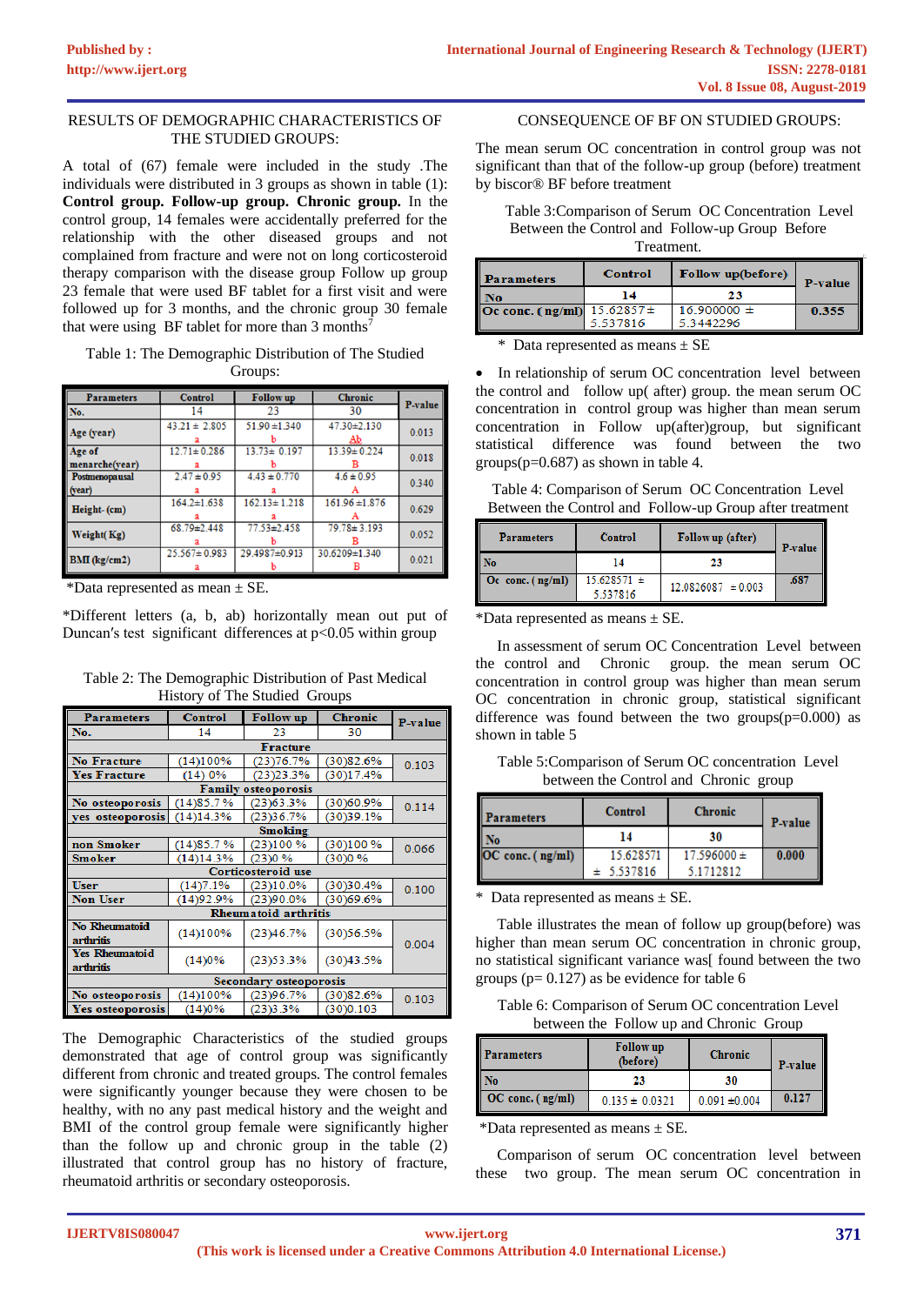follow up(after) group was lower than mean serum OC concentration in chronic group; no statistical significant difference was found between the two groups  $(p=0.540)$ as shown in table 7.

| Table 7: Comparison of serum OC concentration Level |  |  |
|-----------------------------------------------------|--|--|
| between the Follow up and Chronic group             |  |  |

| <b>Parameters</b>               | Follow up (after) | <b>Chronic</b>    | P-value |
|---------------------------------|-------------------|-------------------|---------|
| II No                           | 23                | 30                |         |
| $\alpha$ conc. $(\text{ng/ml})$ | $0.087 \pm 0.003$ | $0.091 \pm 0.004$ | 0.540   |

Data represented as means  $\pm$  SE.

The result of BF treatment on serum OC concentration level. The mean OC concentration in follow-up(before and after) group was diminished after treatment for three months with Biscor ® BF for 3 months, but the diminish was not significant (p=0.143) as shown in table 8.

Table 8: Comparison of Serum OC Concentration Level Before and After Treatment with BF Tablet.

| <b>Parameters</b>       | <b>Follow</b> up<br>(before) | Follow up (after) | P-value |
|-------------------------|------------------------------|-------------------|---------|
| Nо                      | 23                           | 23                |         |
| $\vert$ oc conc.(ng/ml) | $0.135 \pm 0.032$            | $0.087 \pm 0.003$ | 0.143   |

Data represented as means  $\pm$  SE.

## DISCUSSION

According to the effect of *β*-blockers on bone, data of humans are limited and conflicting<sup>8</sup>. This study is so tried to detect probable role of *β*-blockers in the prevention of osteoporotic fractures on patients with cardiovascular diseaseas<sup>9</sup>. Many animal and human studies have been conducted to estimate the risk of fractures using *β-*blockers and different results have been obtained. Serum OC was measured as a specific product of the osteoblast <sup>10</sup> .Takeda (2002) reported that the *β-*blocker propranolol increased bone formation in oophorectomized  $f$ emale rats<sup>11</sup>. In a great population based case-control analysis, there was additional evidence that the current use of *β-*blockers is associated with a statistically and significantly decreased risk of fractures on both men and women taken alone as well as in combination with thiazide diuretics  $12$ . However, prospective data from the Danish Osteoporosis prevention study illustrated (20%) lower serum OC levels in women treated with *β-*blockers compared to untreated women and recommended that *β-*blocker use is linked to an increased risk of fracture and no change in bone density<sup>13</sup>. A study on bone turnover in normal postmenopausal women using *β*blocker showed that bone densities in the lumbar spine and total proximal femur did not change significantly on either  $group<sup>14</sup>$ . In animal models, there was considerable evidence of sympathetic nerve fibers in bone tissue and functional adrenergic receptors in osteoblasts and osteoclasts which has achieve d on osteoblast proliferation, osteoclast development, and osteoblast maturation <sup>15</sup>. In contrast, sympathetic system inactivation in rats consequences in a significant diminish in osteoclast number and osteoclast activity. In a recent study on human osteoblasts, fenoterol, a beta-2 agonist, nearly doubled RANKL mRNA and this raise was inhibited by propranolol

indicating that in human bone cells, bone turnover might be modulated by the sympathetic nervous system<sup>16</sup>.For the numerous special pathways and signaling systems that are influenced by different medications utilized to treat hypertension this may have a positive effect on bone health. It is assumed, for scientists, that a great deal necessary and translation effort requires to be done to better understand the linkages between cardiovascular disease (in particular hypertension) and osteoporosis, clinicians, when their patients need hypertension treatment and their patient is also at high risk of fracture; there is some assistance about which agents if possible (loop diuretics, thiazides, cardio selective *β-*blockers, ACE inhibitors) to patient<sup>17.</sup>

Osteocalcin concentration in blood sera can not only advance the diagnostic potential of osteoporosis, but also be useful in its dissimilarity from osteopenia, OC concentrations are influenced by gender, age and diurnal variation OC exhibits a diurnal variation with a nocturnal peak, plummeting by as much as (50%) to a morning nadir. Males have higher OC concentrations; OC concentrations are superior in children. With the highest concentrations observed during periods of rapid growth<sup>18</sup>. OC levels are generally increased during menopause. Increased levels of OC have been reported on patients with high bone turnover osteoporosis and fractures <sup>19</sup>. OC concentrations have been reported to increase, decrease or remain unchanged with advancing age; feasible effect of the heterogeneity of circulating, studies demonstrated elevated levels of serum OC may be associated with increased activity of osteoblast<sup>20</sup>. De Verit *et al.*, (2006) found that serum OC levels on postmenopausal osteoporotic women were significantly higher than on premenopausal non-osteoporotic women. Deficiency of calcium may lead to lowering of formation of hydroxyapatite crystals in osteoporotic women, consequently, decreased rate of bone mineralization, free OC may be existing for circulation in the blood, and this may clarify the increased concentration of OC in the serum of osteoporotic postmenopausal women <sup>21.</sup> Found that OC is a promising indicator of bone turnover useful in the diagnosis and follow-up of high turnover osteoporosis. Similar observations were reported by a number of other studies  $(22, 23)$ .Estrogens are fundamental for bone maturation and mineralization on both men and women. Many causes in females can cause estrogen deficiency, congenital estrogen deficiency, estrogen resistance. Direct action of estradiol on osteoclasts diminishes the development and the action of osteoclasts and enhances the activity of osteoblasts. Estrogen deficiency stimulates increased production and activity of osteoclasts, which perforate bone trabeculae, decrease their strength and increase fracture risk. The natural life of functional osteoclasts and thus the amount of bone that osteoclasts resorb may also be improved following estrogen deficiency. This recommends that estrogen may avoid extreme bone loss by restraining the life span of osteoclasts and encourages apoptosis of osteoclasts <sup>20</sup>. OC synthesis is known to be modulated by vitamin D that means OC synthesis depended on Vitamin D. Vitamin D deficiency stays unrecognized over a long period of time, it may be appropriate to monitor both Vitamin D and OC levels on patients at risk of developing osteoporosis.